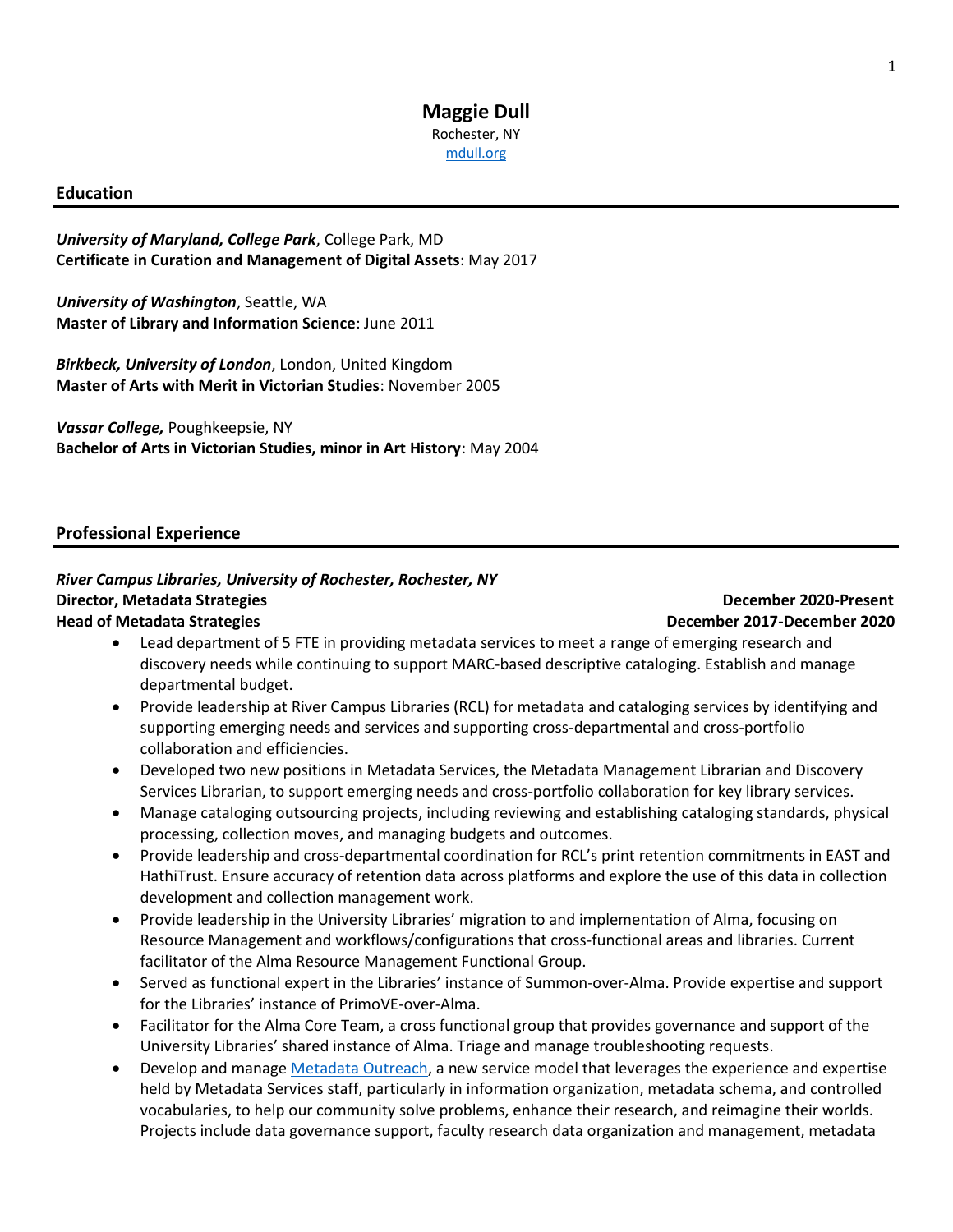modeling for digital collections/digital humanities projects, and developing standards for student research data archiving.

- Collaborator on University-wide projects relating to data governance, including developing a University-wide data model. Key contributor to metadata management core principles and education. Member of the Academic Job Codes Working Group, which developed a consistent way of identifying and describing faculty across the University. Consulted on controlled vocabularies to categorize research areas in the University's instance of the Huron Research Suite.
- Active member of RCL's Leadership Team, managing select projects and initiatives in support of effective and equitable cross-portfolio collaboration. Lead conversations and communications around changes in RCL staff's work environment and return to on-campus and hybrid work due to the COVID-19 pandemic.
- Served as facilitator and member of RCL's Strategic Plan Implementation Team (iTeam), detailed below.

# *Robert L. Bogomolny Library, University of Baltimore, Baltimore MD* **Metadata and Digital Curation Librarian February 2017-November 2017**

### **Cataloging and Metadata Librarian July 2015-February 2017**

- Co-manager of Acquisition and Discovery Services (ADS) from April 2016 till January 2017, supervising 2 FTE.
- Performed original and complex copy cataloging for library materials, including media, electronic resources, board and video games, and Special Collections materials.
- Implemented RDA for all original cataloging, focusing on theses/dissertations, media, and game collections. Provided training and guidance to the ADS Library Services Specialist on RDA cataloging questions and issues.
- Planned and implemented metadata creation and virtual access methods for the library's digital initiatives in collaboration with Special Collections staff**.** Implemented authority module in ArchivesSpace and enhanced the use of digital objects within the platform.
- Transitioned thesis and dissertation collection from print to print and electronic. Migrated existing electronic submission to a new platform. Revised all documentation, submission forms and process, and website.
- Collaborated with Senior Integrated Digital Services Librarian on efforts to increase faculty submissions to our institutional repository, KnowledgeWorks@UB.
- Reviewed and coordinated digitization and digital preservation efforts. Conducted a "Survey of Institutional Readiness" in preparation for a formal digital preservation program.
- Project manager for the digitization of audiovisual materials in Special Collections. Awarded a \$25000 Fund for Excellence grant to support the digitization of 2" Quadruplex open reel videotape.
- Provided reference service as part of the weekly rotation. Served as liaison to the Klein Family School of Communications Design, providing bibliographic instruction for classes.

### *Goucher College Library, Baltimore, MD*

### **Cataloging and Metadata Librarian January 2012-July 2015**

- Responsible for the overall management of the library's cataloging and metadata operations.
- Performed original and complex copy cataloging for library materials, including media, electronic resources, and Special Collections & Archives materials (e.g., rare books and theses).
- Implemented RDA for all original and copy cataloging.
- Established procedures and standards for electronic resource bibliographic records and managed bulk record loads.
- Maintained the integrity of the catalog through authority control and focused clean-up projects. Implemented automated authority control, managing workflows, record loads, and coordinating with Backstage Library Works.

### 2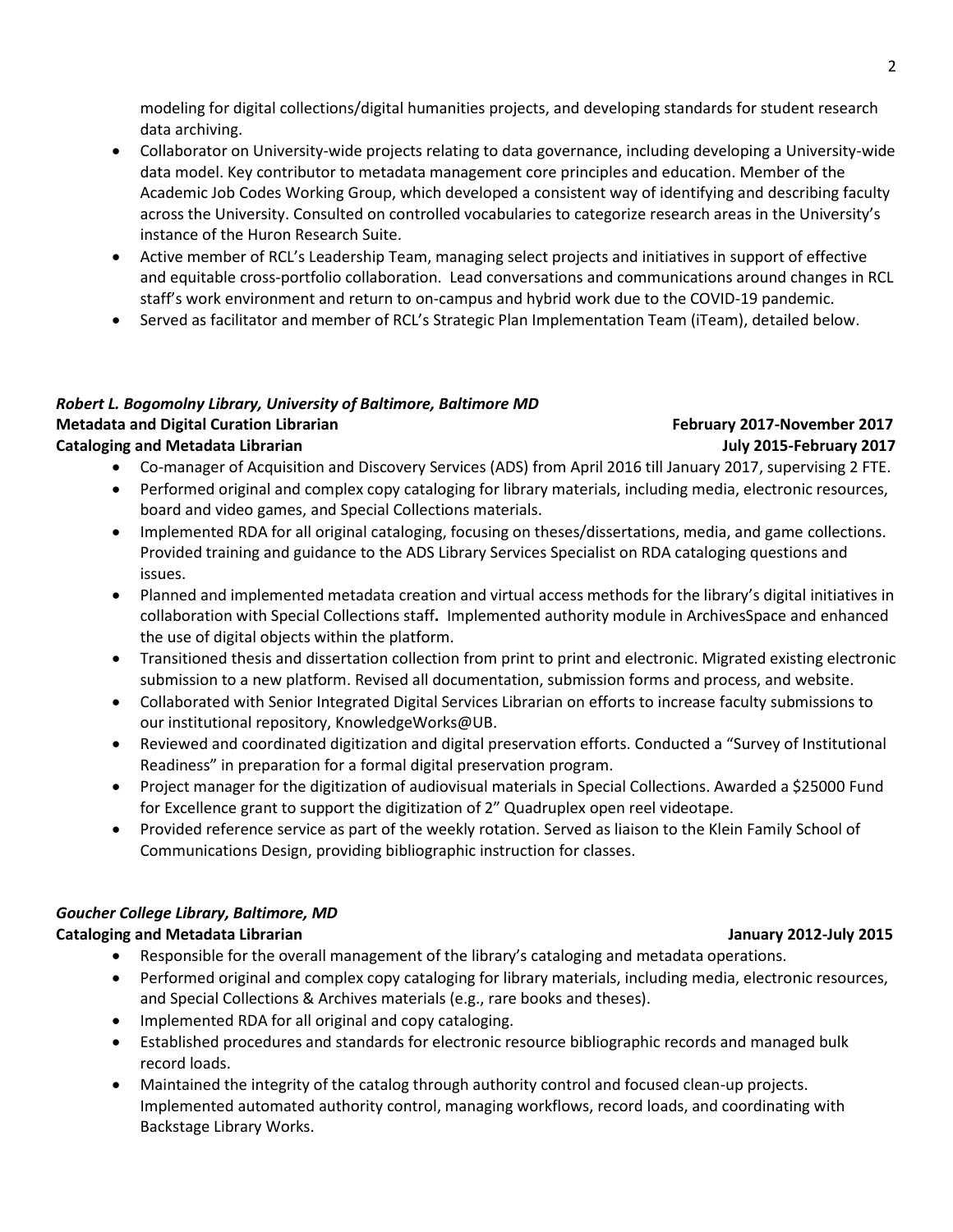- Provided training, guidance, and direction to the library technician on copy cataloging and processing. Provided training and guidance to Collection Management staff on emerging trends in technical services.
- Collaborated with User Services Librarian on the first comprehensive, automated inventory of the library's circulating collection, completed within my tenure.
- Planned and implemented metadata creation and virtual access methods for library's digital initiatives in collaboration with Special Collections staff**.** Developed data dictionaries/best practices for collections.
- Provided reference service as part of the evening and weekend rotation. Served as liaison for History, Religion, and Philosophy.

### *Clark Library, University of Portland, Oregon*

### **Digitization and Preservation Technical Assistant Christianus Communisty Construction Communisty 2012**

- Lead member of the Digitization Team charged with developing digital collections of resources within the library and the university archives and museum. Established the first digital collections at the University.
- Collaborated with Collections Technology Librarian on Dublin Core-based metadata schemas and content standards for digitized materials.
- Lead daily digitization operations. Described digital artifacts in CONTENTdm using AACR2, LCSH, AAT, and TGM.
- Trained and supervised student workers in digitization and metadata creation.
- Maintained collection via weeding projects. Developed and researched weeding lists for liaisons.

### *Clark Library, University of Portland, Oregon*

### **Collections Technical Assistant/Weekend Circulation Supervisor February 2006-June 2010**

- Supervised 35+ students a semester in Circulation, including student workers in Reference and Graphics Lab.
- Opened library on Fridays and Saturdays; served as sole Circulation staff member on Saturdays.
- Restructured Circulation manual into a more effective and efficient format. Reviewed all workflows and revised and added content.
- Coordinated student training, focusing on customer service and problem-solving.
- Lead hiring of student workers for Circulation. Developed hiring guidelines and processes in alignment with best practices and inclusion.
- Performed daily consortium borrowing processing. Routinely covered Interlibrary Loan.
- Maintained collection via weeding projects. Developed and researched weeding lists for liaisons. Coordinated the weeding of JSTOR titles in print, ensuring accuracy and managing student assistance.
- Repaired books and other materials and performed special processing (e.g., pamphlet binding).

# *Vassar College Libraries Archives and Special Collections, Poughkeepsie, NY*

### **Office Assistant Sept. 2002- May 2003 / Summer 2004**

• Assisted visiting researchers with their orders and queries; shelved rare books and manuscripts and updated finding aids. Assisted Dr. Ronald Patkus in the preparation of two exhibitions on the poet Elizabeth Bishop.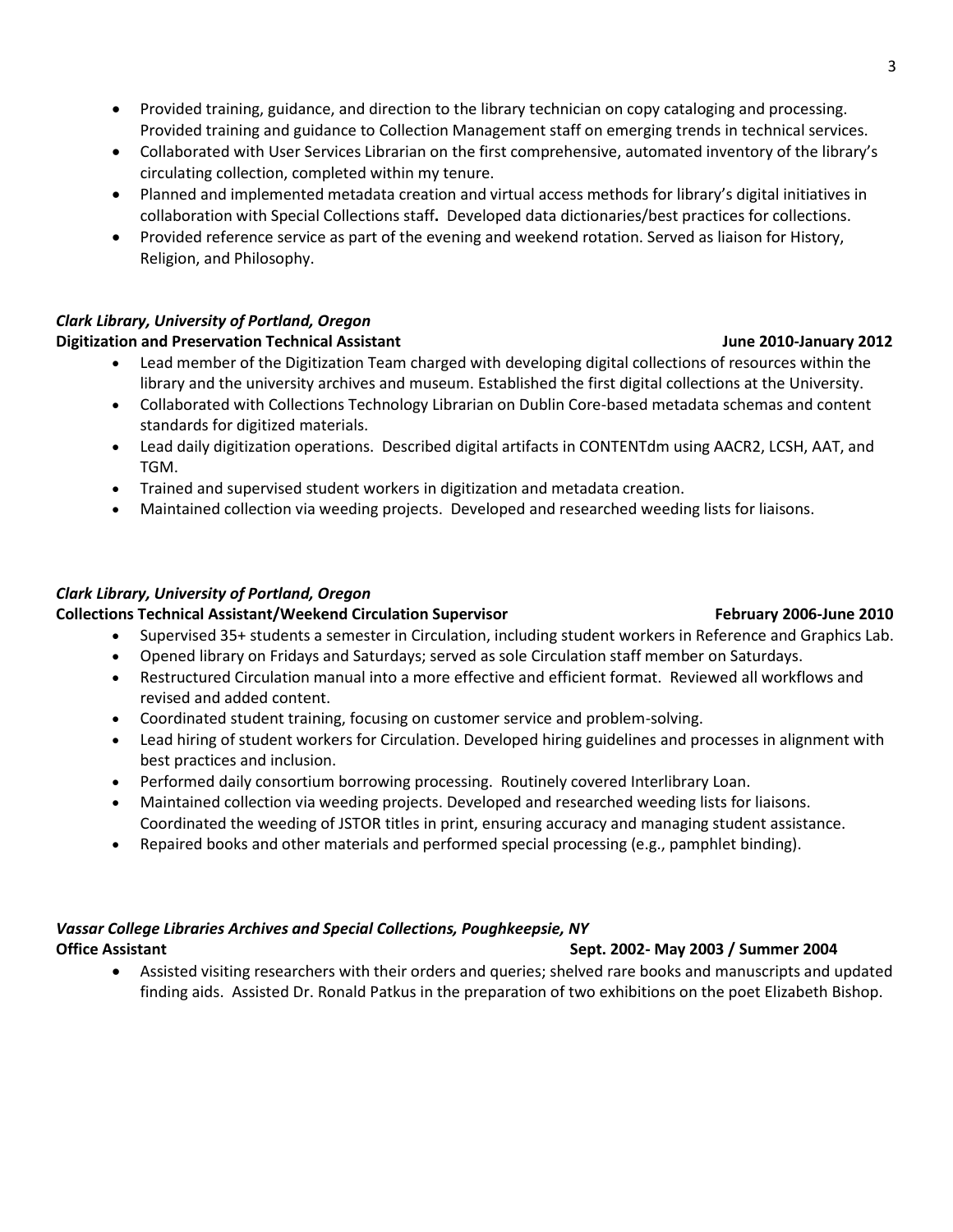### **Teaching Experience**

# *iSchool, University of Maryland College Park* August 2017-Present

### **Lecturer**

- Instructor for LBSC 671 *The Lifecycle of Information* (formerly *Creating Information Infrastructures*). This core course for the MLIS provides students with the foundations of acquiring and managing collections, information structures, and indexing and discovery systems within the library and information field.
- In 2021, collaborated with iSchool staff to revise the course's title and learning objectives. Ensured alignment with overarching goals of the program and with emerging trends and practice in the profession.
- Sections taught: Fall 2017, Spring 2018, Fall 2018, Spring 2019, Fall 2019, Spring 2020, Fall 2021. Scheduled for Fall 2022.
- Member of Thesis Committee for Sydney Triola, Spring 2019 MLIS candidate.

### *Core: Leadership, Infrastructures, Futures* **March 2017-Present Fundamentals of Metadata (FOM)**

- Instructor for the Fundamentals of Metadata, a five-week online course on metadata that is part of the larger Core (formerly ALCTS) Fundamentals Web Course Series. Moderate weekly synchronous chats and provide feedback/grades on all assignments.
- Assist in selection and training of Instructors-in-Training (IITs).
- Participate in a holistic review and revision of the course, slated for late 2022.

### **Presentations and Invited Talks**

### *University of Rochester Data Governance Council*

### **"Metadata Matters: Intro to Metadata and Metadata Management" November 2021**

• Invited to provide the Data Governance Council with an overview of metadata, metadata management, and how and why metadata matters for effective and sustainable data governance.

### **"Metadata and Tools for Information Professionals" November 2021**

• Invited lecture for the University of Maryland's LBSC 770 (Metadata and Tools for Information Professionals) on my career trajectory, my work in libraries, and my thoughts on the future of metadata in libraries and beyond.

### *University of Rochester's Love Data Week 2021*

### **"Metadata: A Love Letter to the Future" February 2021**

• As part of the University of Rochester's "Love Data Week", provided faculty and staff with an introduction to basics of metadata, what good metadata looks like, and how good metadata practices can help them in their work and lives.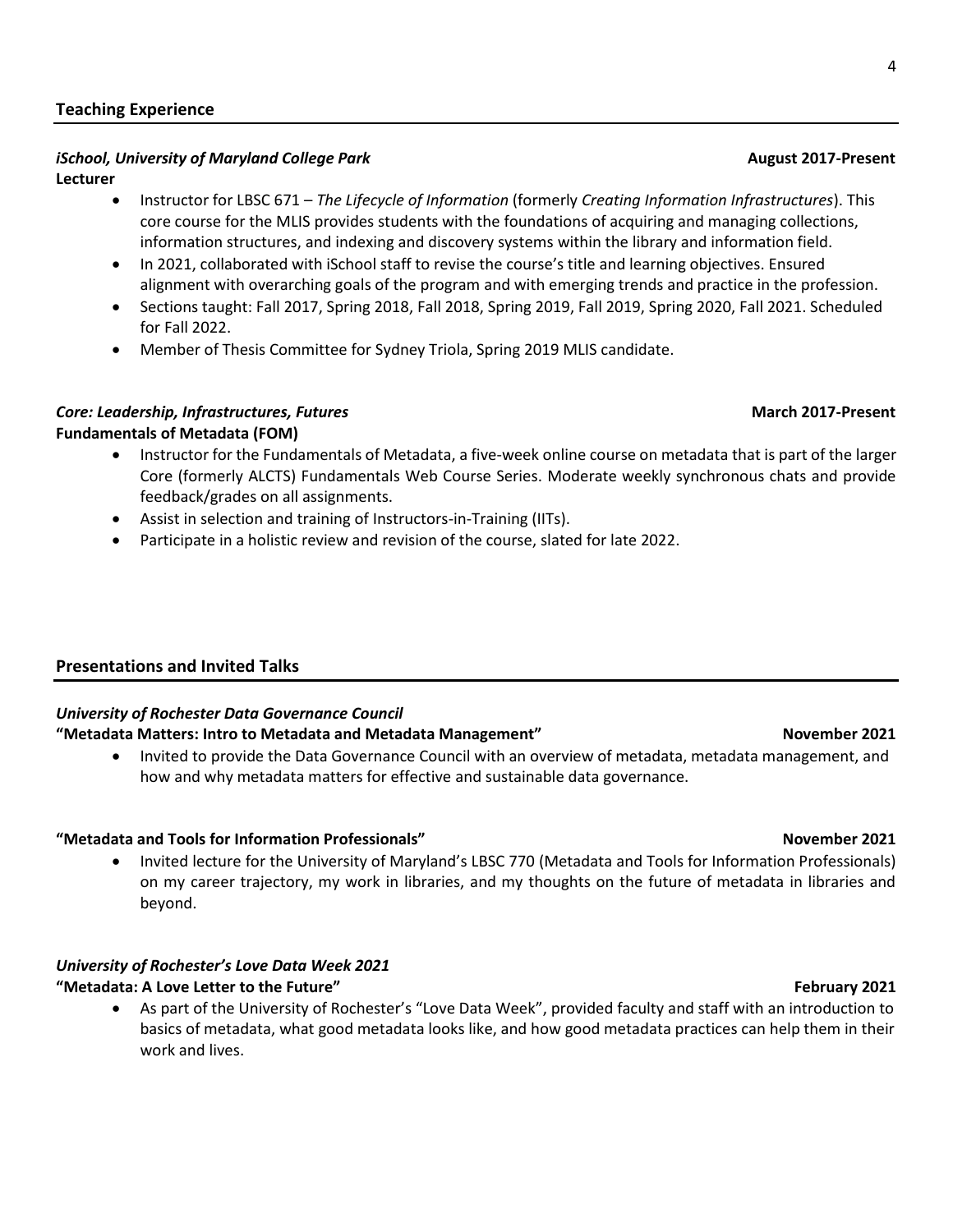# *Robbins Library Summer Programming*

# **"Metadata and You" July 2020**

• Presented half-day online workshop for faculty and graduate students to introduce them to the basics of metadata, what good metadata looks like, and how good metadata practices can help them in their research and lives.

# *Digital Projects and Digital Platforms Workshop Series*

# **"Cultural Heritage Objects and Exhibits" June 2020**

• Contributed to a series of workshops designed to support faculty in developing digital projects and engaging with digital platforms in their teaching. Provided an overview of metadata and metadata best practices in relation to this work and select platforms (e.g., Omeka and Wordpress).

# *University of Rochester's Love Data Week 2020*

# **"Metadata: A Love Letter to the Future" February 2020**

• As part of the University of Rochester's "Love Data Week", provided to faculty and staff an introduction to the basics of metadata, what good metadata looks like, and how good metadata practices can help them in their work and lives.

# *University of Rochester's Love Data Week 2019*

# **"Mad About Metadata" February 2019**

• As part of the University of Rochester's "Love Data Week", provided to faculty and staff an introduction to the basics of metadata, what good metadata looks like, and how good metadata practices can help them in their work and lives.

### *2018 Maryland Library Association/Delaware Library Association Annual Conference* **"Use Your Words: Crossing the Jargon Barrier in Academic Libraries" May 2018**

• With Elizabeth De Coster, presented on removing communication barriers by recognizing and reducing use of jargon.

# *ALCTS E-Forum*

# **"Training for Results: Hard & Soft Skills for Technical Services Staff" December 2017**

• With Terry McQuown (King County Library System, WA), co-moderated an ALCTS E-Forum on developing and supporting training for hard and soft skills in technical services departments.

# *2017 American Library Association Annual Conference*

# **"Transitioning Technical Services: Training Staff to Meet Evolving Needs" June 2017**

• With Eric Hanson (Johns Hopkins University) and Jacob Shelby (North Carolina State University), presented on strategies for helping technical services staff develop new skills in an ever-changing information landscape.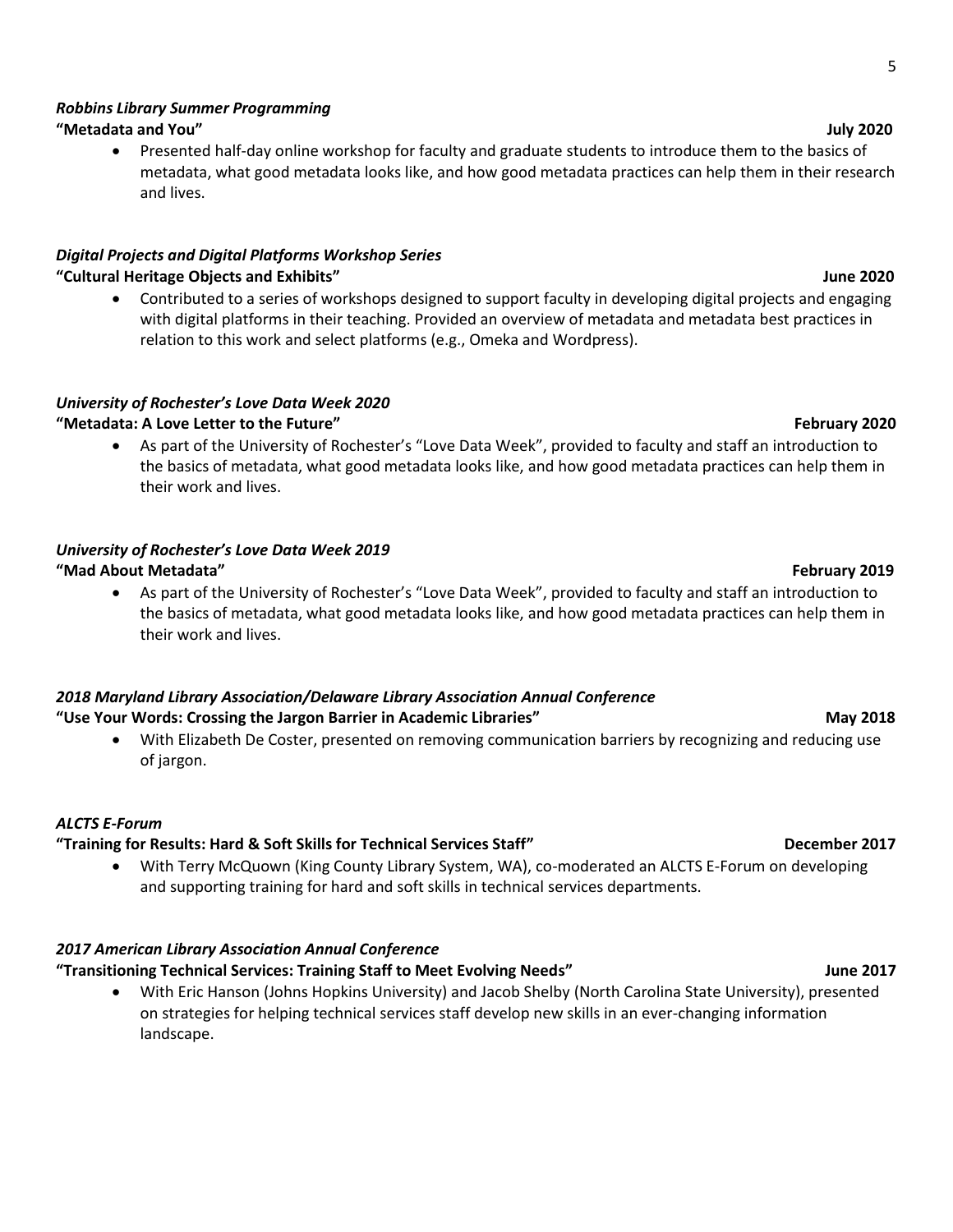### *2017 American Library Association Annual Conference*

### **"How to Be an Influential Librarian - Leading and Mentoring from Wherever you Are" June 2017**

- Program coordinator and session moderator for a program at the American Library Association (ALA) Annual Conference in Chicago.
- Facilitated a panel on leadership throughout a librarian's career with presenters Madison Sullivan, Rachel Fleming, and ALA Past-President Maureen Sullivan.

### *2017 Maryland Library Association/Delaware Library Association Annual Conference* **"Expose Yourself! Getting Your Special Collections Noticed" May 2017**

• With Mary Mannix, Maryland Room Manager at the Frederick County Public Libraries, presented on exposing and generating interest in and use of archival and special collections through finding aids and by cataloging collections locally and globally.

### *RED Talks (University of Baltimore)*

### **"Hashtags and the Disruption of Information Authority" February 2017**

• With Natalie Burclaff as part of the University of Baltimore's annual RED Talks (Research Engagement Day), presented an overview of our research on the influence of hashtags and social media on information authority and information literacy in college students.

### *iSchool, University of Maryland College Park*

### **"Inventory and Collaboration" October 2016**

• Invited lecture for the University of Maryland's LBSC 644 (Collection Development) on collection inventory, project management, and developing collaborative relationships and cross-departmental workflows.

# *iSchool, University of Maryland College Park*

**"Metadata in the Wild" October 2015**

• Invited lecture for the University of Baltimore's IDIA 730 on metadata basics and the implementation of Dublin Core to describe resources. Provided lecture/slides and a live demonstration of a Dublin Core-based collection in CONTENTdm to highlight metadata principles.

### *2014 Maryland Library Association/Delaware Library Association Annual Conference* **"Maybe We're All In(ventorying) it Together" May 2014**

• With Elizabeth De Coster, presented on the first automated inventory project at the Goucher College Library, focusing on project management, workflows, and fostering cross-departmental collaboration and conversation.

### *iSchool, University of Maryland College Park* **Metadata and Metadata Standards" April 2014 April 2014 April 2014**

• Invited to prepare a series of short videos on metadata and overview of current metadata standards for the University of Arizona's IRLS 530 - Cataloging and Metadata Management.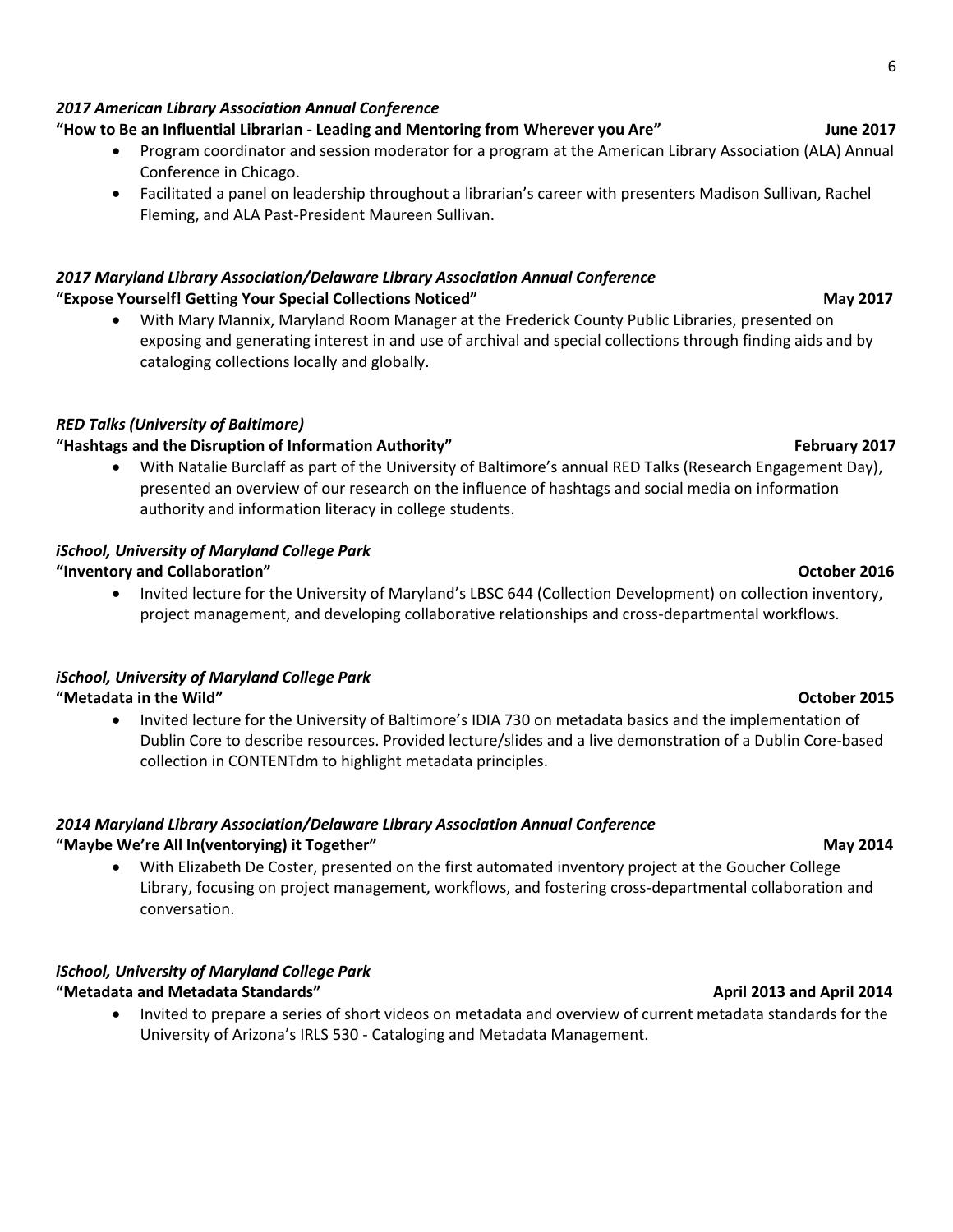### **Library and University Service**

### *University of Rochester Libraries* **Primo Implementation Technical Team March 2021-September 2021**

• Supported the University Libraries and affiliated institutions' migration from Summon-over-Alma to PrimoVE-over-Alma. Researched and implemented configurations to ensure a seamless user transition. Provided expertise in configuring metadata-driven elements (e.g., the Alma Services Page, deduping and FRBRization).

### *University of Rochester Libraries*

### **Committee on Diversity and Inclusion Committee on Diversity and Inclusion Committee on Diversity and Inclusion**

• Member of committee charged with providing a diverse and inclusive environment for students, staff, and faculty across the Libraries.

### *University of Rochester Libraries*

- Member of Alma Core Team, providing governance for the Libraries' and affiliated institutions shared instance of Alma and supporting the empowerment of all staff who rely on Alma for their work.
- Alma Core Team facilitator from October 2020 to the present. Coordinate the overarching work of the Core Team. Establish and document charges of emerging Functional Groups, including Alma Analytics and Discovery.
- Provide expertise on all resource management activities in Alma. Manage and troubleshoot issues relating to Resource Management and discovery.

### *University of Rochester Libraries*

### **Alma Resource Management Functional Group August 2019-Present August 2019-Present**

• Facilitator and member of the Alma Resource Management Functional Group. Responsible for coordinating Alma configuration choices and development of workflows that impact resource management at all institutions within our shared instance of Alma.

### *University of Rochester, River Campus Libraries*

### **Digital Preservation Environmental Scan and Needs Assessment Group September 2018-June 2019**

- Project Manager for a cross-portfolio group charged with assessing the Library's need and readiness for digital preservation.
- Final deliverable included: External Review of digital preservation practices, Internal Review, Vision and Principles, Survey on Digital Preservation Readiness, and Recommendations.

### *University of Rochester, River Campus Libraries* RBSCP and MS Communications Charter Group **April 2018-September 2018**

• Project Manager for the Rare Books, Special Collections and Preservation (RBSCP) and Metadata Services (MS) Communications Charter, a project which developed shared vision for rare book cataloging to inform and improve workflows and priority management.

# **Alma Core Team August 2019-Present**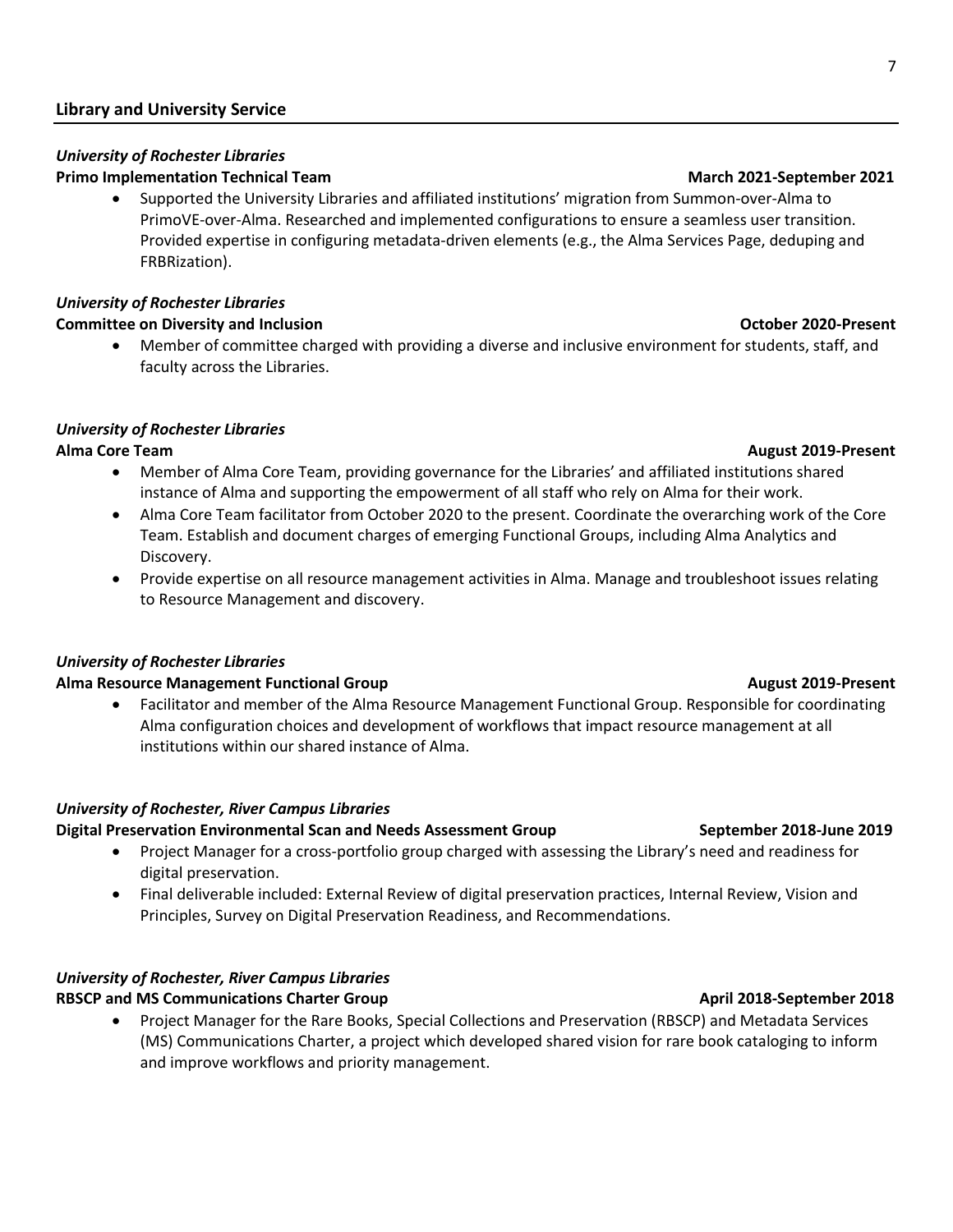### *University of Rochester, River Campus Libraries*

### **Strategic Planning Implementation Team (iTeam) March 2018-December 2021**

- Member of team charged with reviewing and supporting projects based on RCL's 2018-2025 Strategic Plan. Provide guidance to project managers, coordinate with project sponsors, and track project progress. Share out project progress with all library staff and celebrate achievements.
- Team Facilitator for 2019-2020 and 2020-2021. Provided quarterly updates to Dean of the Libraries. Concluded tenure by preparing for library leadership a summary of lessons learned and recommendations for next strategic plan cycle.

### *University of Rochester, River Campus Libraries* **Discovery Interface Assessment Group (DIAG) February 2018-October 2018**

- Project Manager for the a cross-departmental and cross-libraries team working to improve our shared instance of Summon-over-Voyager. Reviewed our current instance and optimized our configuration based on feedback from stakeholders. Assessed the larger discovery ecosystem for the Libraries and provided a series of recommendations for operationalizing the support and maintenance of Summon.
- Coordinated "Summon Day", a full day of sessions designed to engage with stakeholders from across the Libraries to provide training on Summon and to assess/document user and staff discovery needs.

### *University of Baltimore*

### **University Faculty Senate Secretary May 2017-November 2017**

• Elected Secretary of the University Faculty Senate in May 2017. Recorded and distributed meeting minutes and meeting agendas.

### *University of Baltimore*

### **Library Faculty Senate, President May 2016-November 2017**

- Served as Vice-President/President Elect of the Library Faculty Senate. As Vice-President (July 2016-June 2017), managed meeting minutes and organized the annual election.
- Member of first Mentoring Taskgroup and Constitutional Review Committee.

### *University Systems of Maryland and Affiliated Institutions (USMAI)* **Metadata Subgroup Community Community Community Community Community Community Community Community Community Community Community Community Community Community Community Community Community Community Community Community Com**

- Appointed member of subgroup responsible for providing guidance on metadata needs for the consortia. Co-chair for 2016-2017.
- Coordinator of and presenter at the 2017 Metadata Subgroup Forum.

### *Goucher College Library*

### **Applestein-Sweren Book Collecting Prize Committee Spring 2012-Spring 2015**

- Founding committee member of a student book collecting prize which honors thoughtfully constructed personal collections of books and related ephemera.
- Developed submission process and criteria that aligned with the National Collegiate Book Collecting Contest. Coordinated committee review process, communicated with candidates, and planned award ceremony.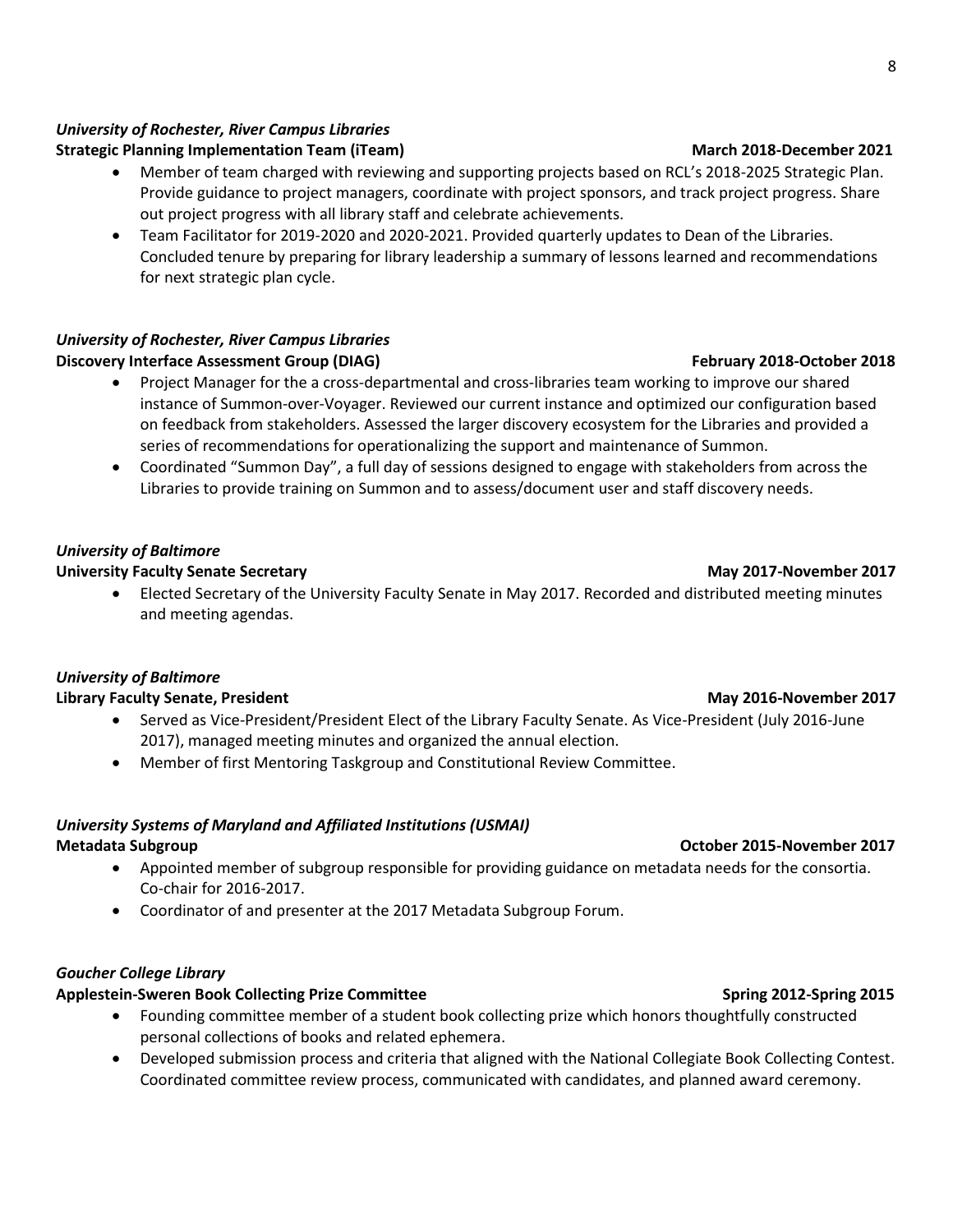### **Professional Service**

### *Core: Leadership, Infrastructures, Futures*  **Awards and Scholarships Coordination Committee July 2021-Present**

- Member of committee coordinating all award and scholarship programs across Core's areas of focus. Reviewed the totality of the Core Awards portfolio with a goal of streamlining as well as ensuring all awards aligned with Core's values and mission.
- Co-chair from July 2021 to present.

### *Library Quarterly*  **Reviews Committee May 2021-Present**

• Member of the Reviews Committee. Focus on identifying and reviewing interdisciplinary literature that relates to issues in metadata, knowledge organization, resource management, and discovery.

### *Partnership for Shared Books Collections*

### **Infrastructure Working Group Community Community Community Community Community Community Community Community Community Community Community Community Community Community Community Community Community Community Community Co**

- Member of group established to develop an understanding of Shared Print program data needs, to explore the existing infrastructure capabilities, and to define recommendations and advocate for improvements.
- Vice-chair from August 2021 to July 2022. Chair from August 2022 to present.

### *University of Washington iSTAMP*

### **Alumni Mentor October 2020-Present**

• Alumni mentor for the University of Washington's iSTAMP (Student-to-Alumni Mentorship Program). Support iSchool graduate students through monthly mentoring sessions.

### *Core: Leadership, Infrastructures, Futures*  **Continuing Education Working Group May 2020-August 2020**

- Member of working group charged with reviewing the continuing education offerings and activities of ALCTS, LLAMA, and LITA as part of the Division's merger into Core.
- Final deliverable includes recommending a continuing education portfolio for Core through and combining/eliminating/carrying forward current continuing education committees.

### *Association for Library Collections & Technical Services (ALCTS)* **July 2018-July 2020 Publications Committee**

• Member of committee charged with coordinating and assessing the ALCTS publishing activities.

### *Association for Library Collections & Technical Services (ALCTS)* **July 2018-July 2020 Cataloging and Metadata Management Section (CaMMS) Continuing Education Committee**

• Member of committee charged with encouraging and aiding in the creation of continuing education offerings related to metadata and cataloging for the Section, ALA, and beyond.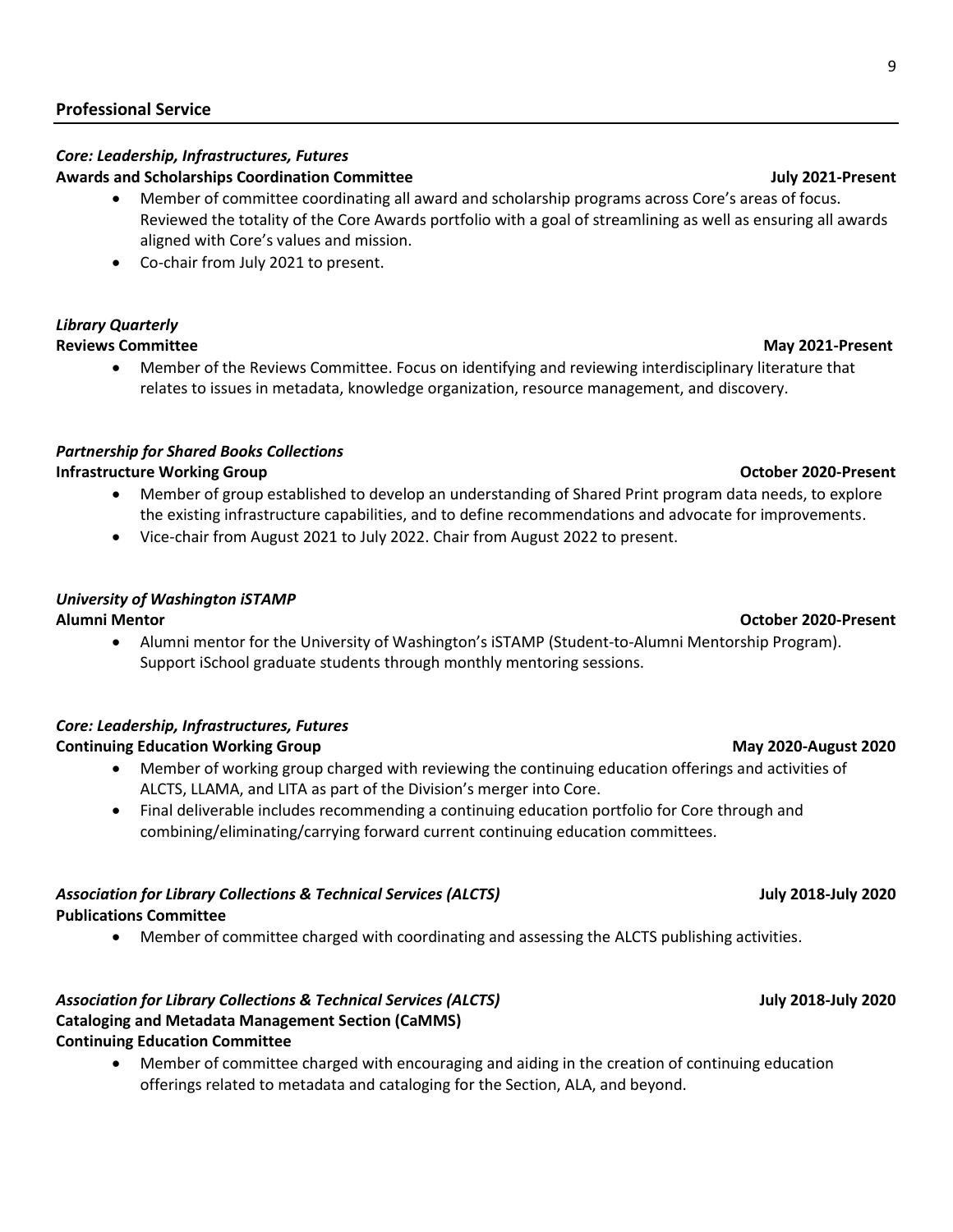### • Worked with committee members to develop forums at ALA conferences on cataloging issues relating to continuing resources in all formats.

### *Association for Library Collections & Technical Services (ALCTS)* **July 2014-June 2018 Leadership Development Committee**

- Member of the ALCTS committee focused on developing ALCTS member leaders, creating orientation and training programs, and an annual leadership event.
- Coordinator and moderator for the committee's program at ALA Annual 2017, "How to Be an Influential Librarian – Leading and Mentoring from Wherever you Are".
- Co-author of white paper investigating leadership and training opportunities in ALCTS and ALA.

### **Potomac Technical Processing Librarians (PTPL)** November 2015-October 2017

**Continuing Resource Section (CRS)** 

**Cataloging Committee** 

### **Advisory Council Representative from Maryland**

- Member of the PTPL Advisory Council, a regional group supporting technical services librarians working and living in Maryland, Virginia, and Washington D.C.
- Site coordinator for 2017 Annual Meeting, held at the University of Baltimore in October 2017.

# *Maryland Library Leadership Institute (MLLI)* **July 2014-July 2015**

### **Member of 2014 Cohort**

• Selected to attend an Institute that develops emerging leaders within the Maryland library community. Worked with mentor and team on year-long post-residency project on assessment.

### *Association for Library Collections & Technical Services (ALCTS)* **July 2013-July 2014 Ulrich's Serials Librarianship Award Jury Member**

• Jury member for award honoring distinguished contributions to serials librarianship.

### *Technical Services Division (TSD) of the Maryland Library Association* **August 2013-November 2017 Past- President and Steering Committee Member**

- Worked with Steering Committee members to organize events and pre-conference sessions relevant to needs and interests of technical services staff in Maryland.
- Revitalized Division membership and participation, and actively recruited Steering Committee members.
- Member of the 2016 MLA/DLA Joint Conference Committee. Planned a pre-conference on RDA cataloging and a program on Digital Maryland, a collaborative digital repository and DPLA hub.
- Served as Secretary from 2014-2015. Vice-President from 2015-2016. President from 2016-2017.

### *Association for Library Collections & Technical Services (ALCTS)* **July 2018-July 2020 Continuing Resource Section (CRS) Executive Committee**

- Elected to a three-year term as Member-at-Large (term ended early due to merger of ALCTS into the new Division, Core).
- Provided communication and support to the larger Continuing Resources cataloging and management community.

# *Association for Library Collections & Technical Services (ALCTS)* **July 2016-July 2018**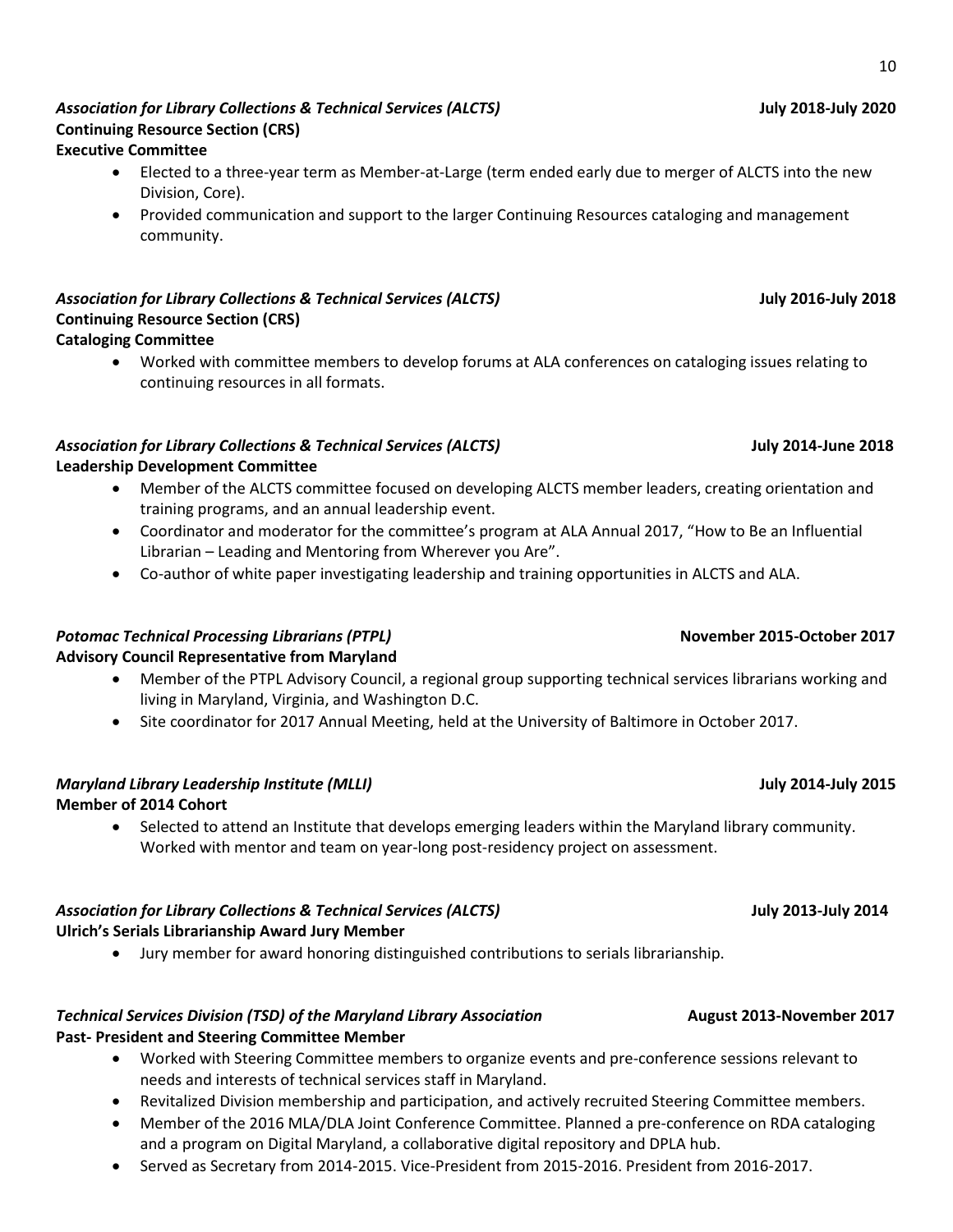11

### *Orbis Cascade Alliance Collaborative Technical Services Team* **March 2011-January 2012 Bibliographic Best Practices Working Group Member**

• Member of team charged with refining and implementing the bibliographic cataloging best practices.

### *University of Washington's iPeer Program* **April 2010-June 2011 Co-Coordinator**

• One of three program coordinators for the student-founded iPeer program, that assisted incoming online students by matching them with experienced mentors. Maintained the program website.

# *Ad Coordinator for the Oregon Library Association's Quarterly* **Sept. 2007-June 2011 Ex-Officio Member of the OLA Publication Committee**

• Solicited advertisements, in concert with the editor of each issue, and maintained contact with repeat advertisers. Invoiced advertisers after publication and collaborated with graphic designer.

# *Vassar College Alumni Network* **May 2004-Present**

• Conduct interviews with applicants from the London, Portland, Baltimore, and Rochester Metro areas.

# **Fencing Service**

# *USA Fencing*

### **Leadership Academy October 2021-Present**

• One of fifteen individuals selected for the [second cohort](https://www.usafencing.org/news_article/show/1190211) of a program that provides educational and training opportunities to members of the fencing community interested in serving in leadership roles within USA Fencing.

# *USA Fencing*

# **Black Card Review Group December 2019-Present**

- Member of a group comprised of two members each from USA Fencing's Tournament Committee, Athlete Council, Referee Commission and Ethics Committee to review both given and rescinded Black Cards annually and convene as needed in the cases of Level 2 and multiple Level 1 black cards received inside of the probation period.
- Serve as chair of the committee from its inception to the present. Convene and manage group meetings. Coordinate and communicate with USA Fencing National Office staff.
- Developed holistic documentation and consistent procedures to ensure fair, consistent, and timely review of the issues under our purview.

# *Western New York Division of USA Fencing*

• Responsible for running all Division qualifiers, communicating essential information and updates to the Division membership, and working with USA Fencing's National Office to ensure that the Division is in good standing.

### **Division Chair August 2019-Present**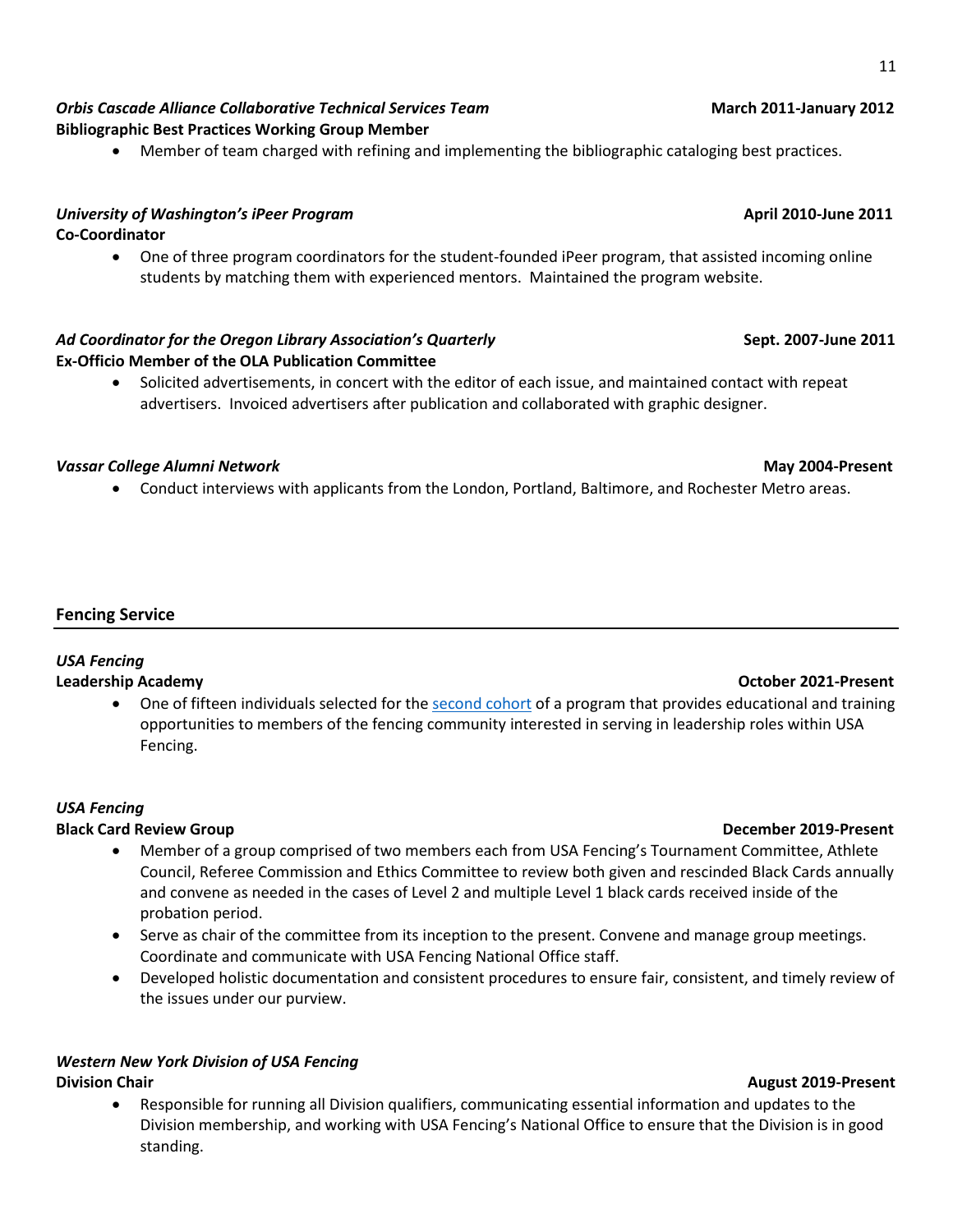### **Tournament Committee September 2017-Present**

• Appointed to committee that oversees USA Fencing's domestic tournament structure to promote the participation and development of domestic fencing at all levels.

# *USA Fencing*

*USA Fencing*

## **National Tournament Bout Committee Staff February 2013-Present February 2013-Present**

- Member of the Bout Committee staff that supports USA Fencing tournaments at the National level. Serve as National Bout Committee Chair since December 2014.
- Assist in identifying, selecting, and training National Bout Committee staff. With other Chairs, develop and confirm yearly staffing schedule.
- Provide training and feedback to trainees and bout committee staff. Review and revise procedures checklists.
- Develop a holistic training program for bout committee staff across the range of USA Fencing sanctioned tournaments (local, regional, and National). Establish best practices, standards, and feedback loops.
- Support the development of the SJCC (Super Junior and Cadet Circuit) tournaments, creating day schedule, hiring bout committee staff, and serving as bout committee chair.

# *USA Fencing*

### Absolute Fencing Scholarship Committee **June 2014-Present** June 2014-Present

• Review, read, and rate essays submitted to USA Fencing as part of the Absolute Fencing Gear All-American Team and Scholarship Essay Program. Assist USA Fencing's National Office staff in creating effective and relevant essay prompts.

# *Oregon Division of USA Fencing* **<b>August 2008-December 2011 August 2008-December 2011**

- **Division Secretary**
	- Maintained the Division's website. Communicated with membership regarding qualifiers and events. Submitted Classification Changes and qualifying information to USA Fencing's National Office.

# **Scholarships, Grants, and Awards**

# **American Council of Learned Societies Digital Justice Seed Grant May 2022 Communist Council of Learned Societies Digital Justice Seed Grant Communist Communist Communist Communist Communist Communist Communist Communist C** Principle Project Team, "Rochester Digital Annotation Project (RDAP)" (\$24,935) **[Esther J. Piercy Award](https://www.ala.org/news/member-news/2020/02/maggie-dull-selected-winner-2020-esther-j-piercy-award) (Association for Library Collections and Technical Services (ALCTS)) June 2020**

Awarded for outstanding promise for continuing contributions and leadership in the areas of librarianship included in library collections and technical services.

# **Fund for Excellence Grant (University of Baltimore) July 2016 July 2016**

Project Manager for Digitization of the WJZ and WMAR Collections (\$25,000).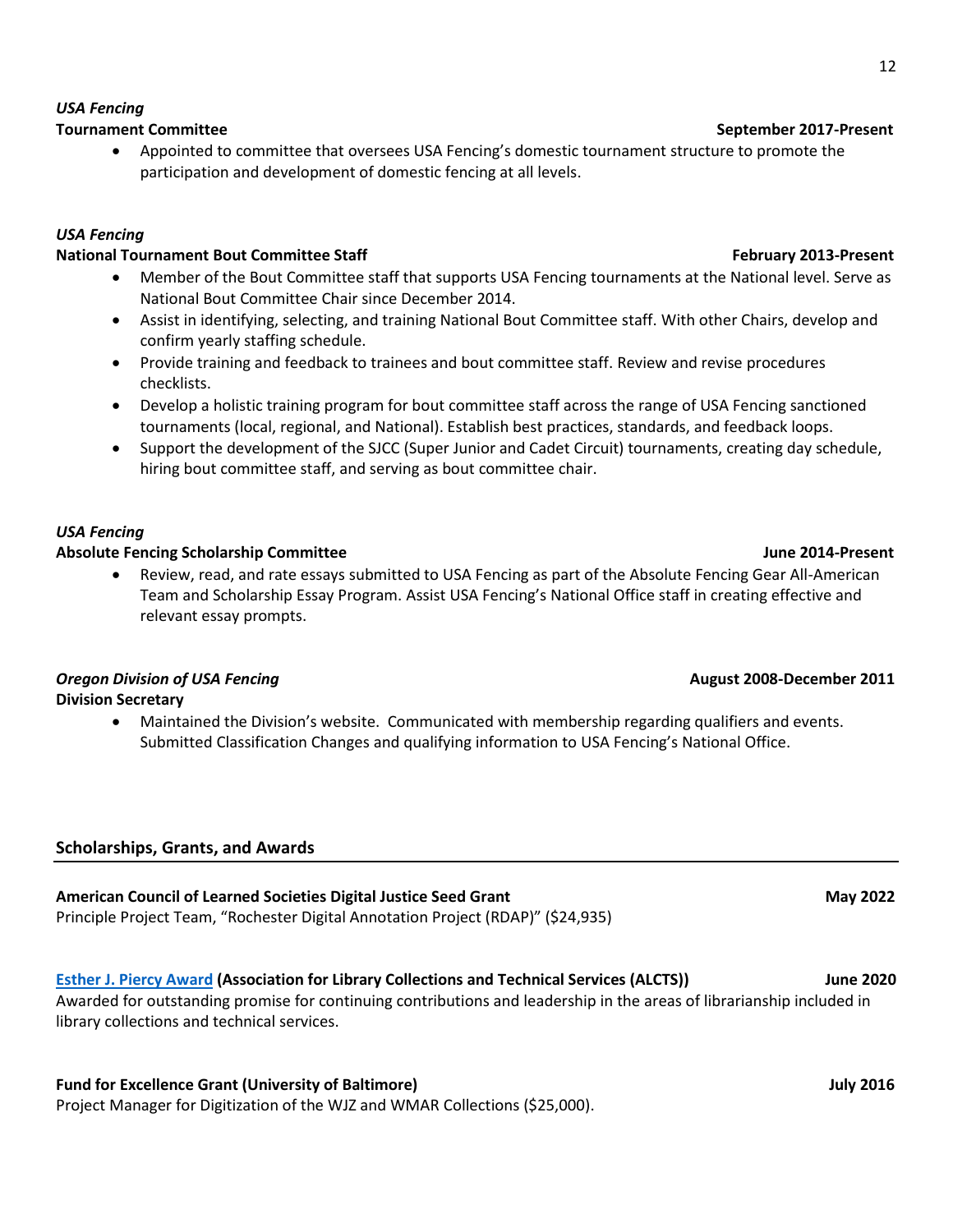| CALD Scholarship for the Maryland Library Leadership Institute<br>Scholarship Recipient to support my participation at the Institute.                                                                           | <b>May 2014</b>   |
|-----------------------------------------------------------------------------------------------------------------------------------------------------------------------------------------------------------------|-------------------|
| New Deal for Goucher College Grant for Student Workers<br>Project Manager/Supervisor for Goucher College Library Inventory Project.<br>Funding to support one student worker at \$7.50/hour for 8 hours a week. | November 2012     |
| <b>Oregon Library Association MLS Scholarship</b><br>Scholarship Recipient in support of my education at the University of Washington's iSchool.                                                                | <b>April 2010</b> |
| Koon Family Fellowship (University of Washington)<br>Fellowship Recipient in support of my education the University of Washington's iSchool.                                                                    | <b>May 2008</b>   |
| Vassar College Fellowship for Postgraduate Study<br>Scholarship Recipient in support of my education at Birkbeck, University of London.                                                                         | <b>May 2004</b>   |
| Thomas J. Watson Scholarship for Academic Excellence<br>Scholarship Recipient in support of my education at Vassar College                                                                                      | 2000-2004         |

13

### **Publications**

Dull, M.E. (2021). Expand Your Reach, Empower Your Community: Implementing a Metadata Outreach Service Program. In K.A. Edwards & T. Mackenzie (Eds.), *Telling the Technical Services Story: Communicating Value.* (pp. 181-196). ALA Editions.

Dull, M.E. (2018). [Review of *Introduction to Metadata, 3e.* Edited by Martha Burca]. *Library Quarterly. 88(2)*, 193-195. <https://doi.org/10.1086/696583>

Dull, M.E. (2017). [Review of *RDA Essentials*. By Thomas Brenndorfer]. *Library Resources & Technical Services (LRTS)*, *61(2)*, 117-18.<http://dx.doi.org/10.5860/lrts.61n2.117>

Dull, M.E., Findley, E., Griffin, L., & Harris, J. (2017) *ALCTS Leadership Development Committee Professional Development Committee Gap Analysis White Paper*. (White paper) Prepared for the Association for Library Collections and Technical Services (ALCTS) Executive Board.

Dull, M.E. (2017). [Review of *Digitizing Audiovisual and Nonprint Materials.* By Scott Piepenburg]. *Library Quarterly, 87(1),* 79-81[. http://www.journals.uchicago.edu/doi/full/10.1086/689319](http://www.journals.uchicago.edu/doi/full/10.1086/689319) Dull, M.E. and Hanson, E. (2016). Moving Metadata Forward with BIBFRAME: An Interview with Rebecca Guenther. *Serials Review, 42(1),* 65-69.<http://dx.doi.org/10.1080/00987913.2016.1141032>

Dull, M.E. (2016). [Review of *RDA Made Simple: a Practical Guide to the New Cataloging Rules.* By Amy Hart.] *Library Quarterly, 86(3),* 359-362[. http://www.journals.uchicago.edu/doi/full/10.1086/686679](http://www.journals.uchicago.edu/doi/full/10.1086/686679)